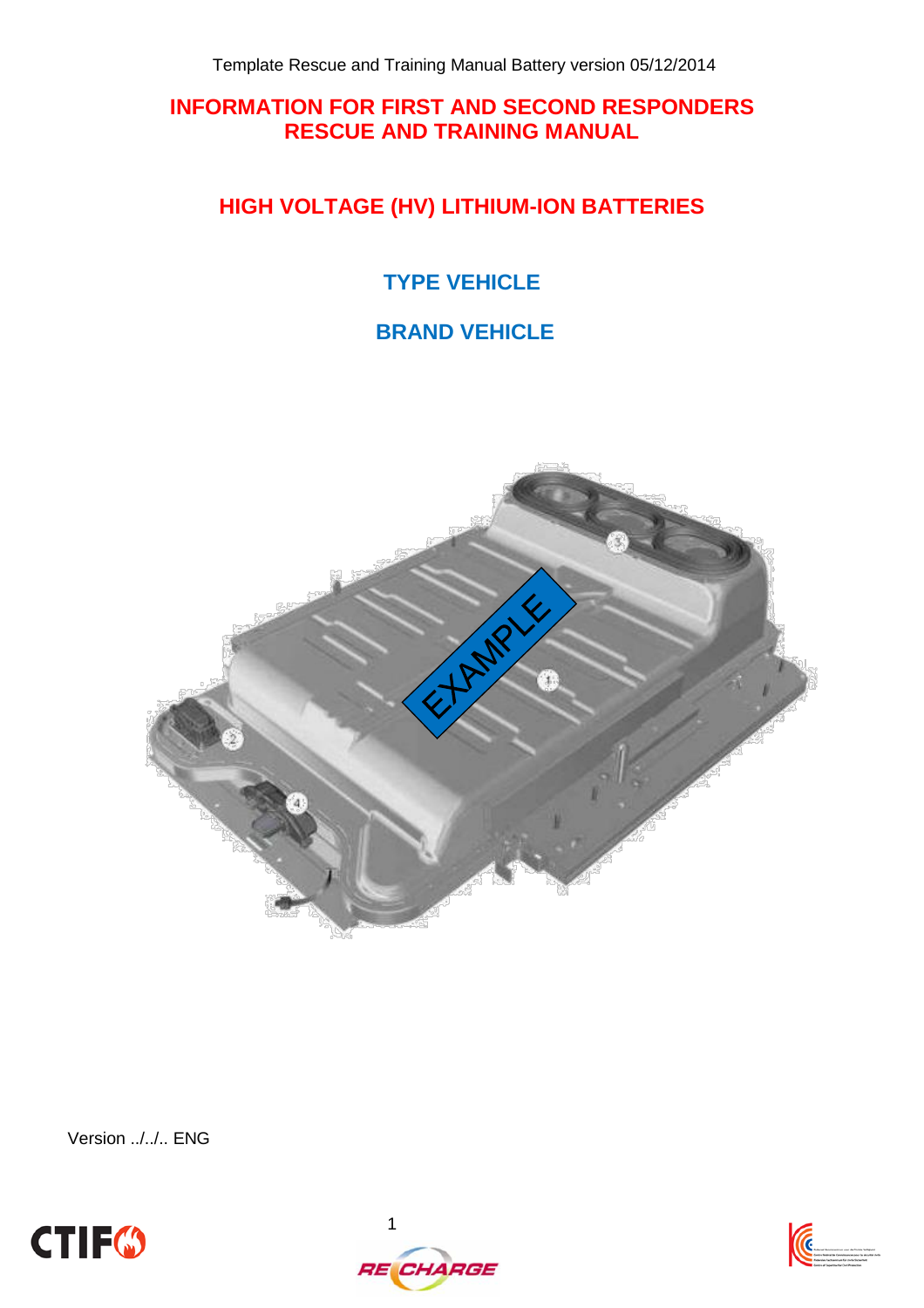## **INFORMATION FOR FIRST AND SECOND RESPONDERS RESCUE AND TRAINING MANUAL**

# **HIGH VOLTAGE (HV) LITHIUM-ION BATTERIES**

**IN AN HYBRID (HEV), PLUG-IN HYBRID (PHEV) , FULL ELECTRIC VEHICLE (EV) AND FUEL CELL ELECTRIC VEHICLE (FCEV)**



**CONTENT**

| <b>1. GENERAL INFORMATION</b>                                                                                                        | Page 3.  |
|--------------------------------------------------------------------------------------------------------------------------------------|----------|
|                                                                                                                                      |          |
| 2. HAZARD ASSOCIATED WITH LEAKING Lithium-Ion BATTERIES                                                                              | Page 6.  |
|                                                                                                                                      |          |
| 3. Hazards Associated with a Lithium-Ion Battery Fire                                                                                | Page 7.  |
|                                                                                                                                      |          |
| 4. Environmental Aspects                                                                                                             | Page 9.  |
|                                                                                                                                      |          |
| 5. Specific requirements for packaging, storage and transportation of<br>damaged Lithium-Ion batteries and batteries at end of life. | Page 10. |

| 6. Explanation Used Symbols | Page 12 |
|-----------------------------|---------|
|                             |         |

Note:

**First responders**: Fire Fighters, Police, Medical personal, Emergency Medical Transporters. **Second responders**: Towing and maintenance personnel,…





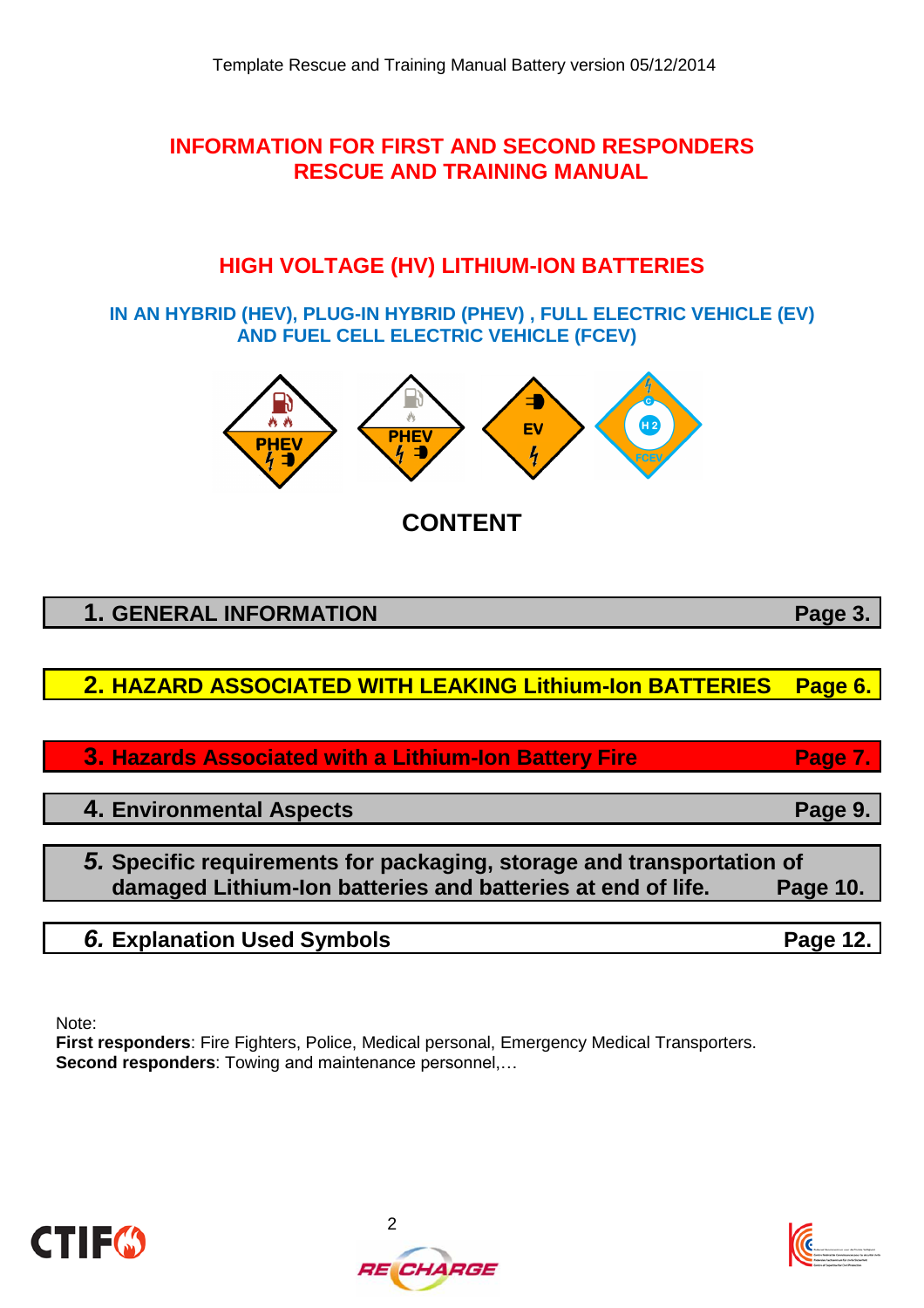#### **INFORMATION FOR FIRST AND SECOND RESPONDERS RESCUE AND TRAINING MANUAL HIGH VOLTAGE (HV) LITHIUM-ION BATTERIES**

#### **IN AN HYBRID (HEV), PLUG-IN HYBRID (PHEV), FULL ELECTRIC VEHICLE (EV) AND FUEL CELL ELECTRIC VEHICLE (FCEV)**

#### **BRAND/TYPE OF VEHICLE**

**Manufacturer vehicle : XXX**

Version: **17/08/2014**

**Info in case of emergency: XXX**

## **1. GENERAL INFORMATION**

**1.1 Picture and information:**

Image: minimum 1 MB Scanned image: minimum 300 DPI



| High voltage battery                               | Type of Li-ion battery | Info                                                                                                                     |
|----------------------------------------------------|------------------------|--------------------------------------------------------------------------------------------------------------------------|
| <b>High Voltage Battery</b><br>Type: (e.g. Li ION) | <b>XXX</b>             | xxx Volt (nominal) battery pack<br>consisting of xxx Volt cells<br>connected in a series-parallel<br>circuit.<br>XXX kg. |
|                                                    |                        |                                                                                                                          |





*RE CHARGE*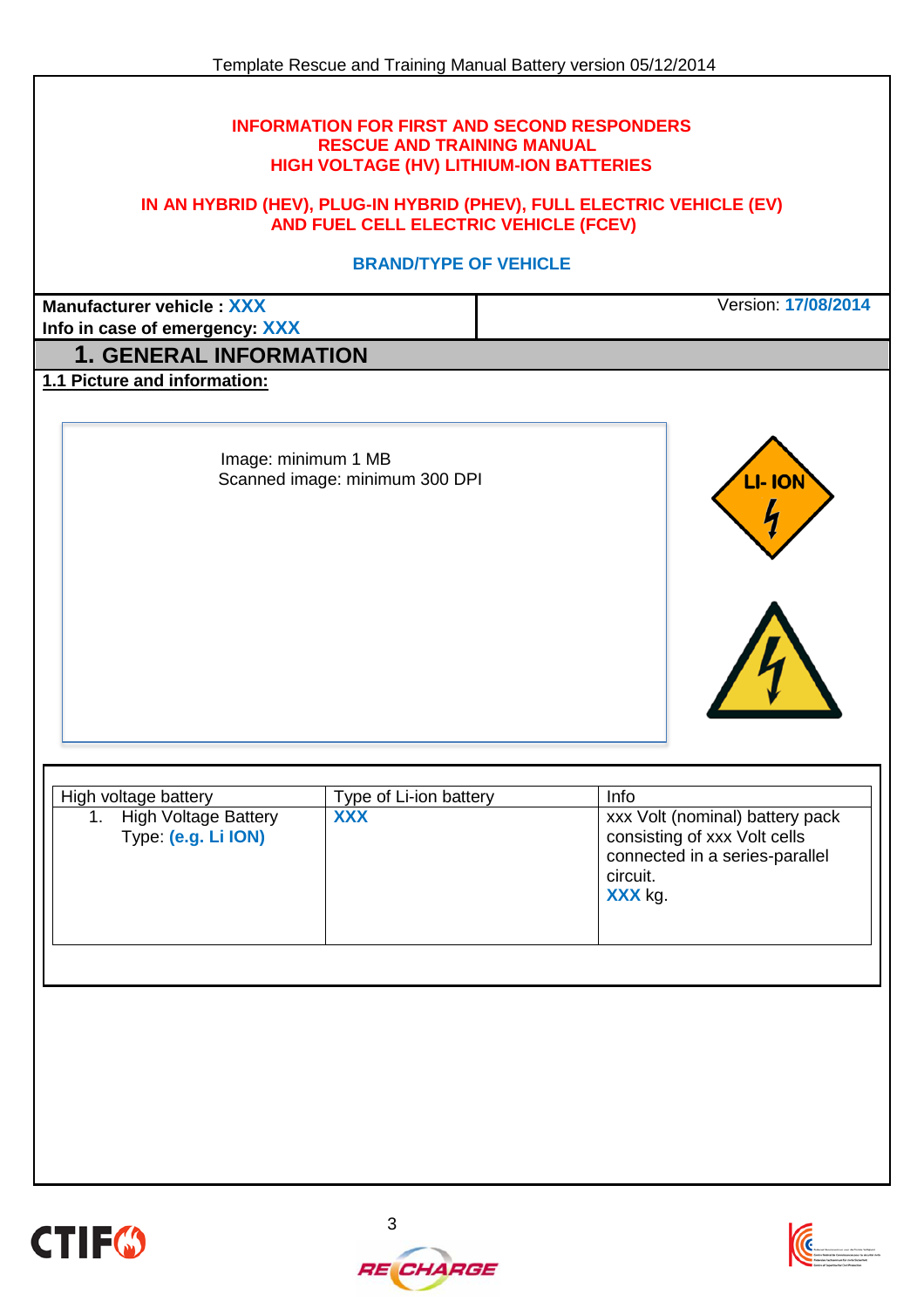#### **1.2 General considerations in the event of damage to or fire involving an electric vehicle (EV) or hybridelectric vehicle (HEV):**

- Always follow the "safety considerations" about the specific vehicle as supply by the car manufacturer.
- Warn all responders and dispatch/inform that an Hybrid, Electric our Fuel-Cell Vehicle is involved.
- Always assume that the high voltage (HV) battery and associated components are energized and fully charged.
- Exposed electrical components, (orange) wires, and HV batteries present potential HV shock hazards even when the battery is partially or fully discharged.
- Physical damage to the vehicle or HV battery may result in immediate or delayed release of toxic and/or flammable liquids and gases with a risk of fire.
- Venting/off-gassing HV battery vapours are potentially hazardous and flammable, and could contain hydrogen fluoride, carbon monoxide and carbon dioxide (Leaking electrolyte from a Li-ion battery gives a typical sweet/ether-like odour).
- In case of fire, parts of the battery (e.g. cells) may be ejected as projectile. When the inside cells of the battery are damaged flammable liquid may be expelled from the battery.
- When Li-ion batteries have been mechanically damaged there is a risk of fire as a result of a rapid temperature elevation in the battery due to e.g. an internal or external short circuit. For battery fires involving packs of several cells, the individual cell fires occur over a period of several seconds rather than simultaneously.
- As with any vehicle fire, the by-products of combustion can be hazardous and all individuals should be directed to move to a safe distance upwind and uphill from the vehicle fire and out of the way of oncoming traffic.
- When individual(s) are trapped in a vehicle with fire or leaking electrolyte, it is necessary to give them, immediately fresh air coming from a SCBA gear.

### **1.3 Classification**

Lithium-Ion Batteries are classified as Dangerous Goods for Transportation under UN 3480 Class of Hazard: Class 9 (Miscellaneous).

NFPA Code: XXX



#### **1.4 General first aid measures:**

### **Exposure to High voltage (case of batteries with voltage higher than 60V).**

Use insulating gloves or protections.

Turn off the source of electricity, if possible. If not, move the source away from you and the person (victim), using a dry, nonconductive object made of cardboard, plastic or wood.

Check for signs of life (breathing, coughing or movement). If absent, begin cardiopulmonary recovery (CPR) immediately.

Prevent shock. Lay the person down and, if possible, position the head slightly lower than the body with the legs elevated.

After coming into contact with electricity, the person should see a doctor to check for internal injuries, even if he or she has no obvious signs or symptoms.

#### **Exposure to Material/Electrolyte Mixture:**

The following actions are recommended if direct contact occurs with Electrolyte or Material mixture due to damage of battery pack or cells:





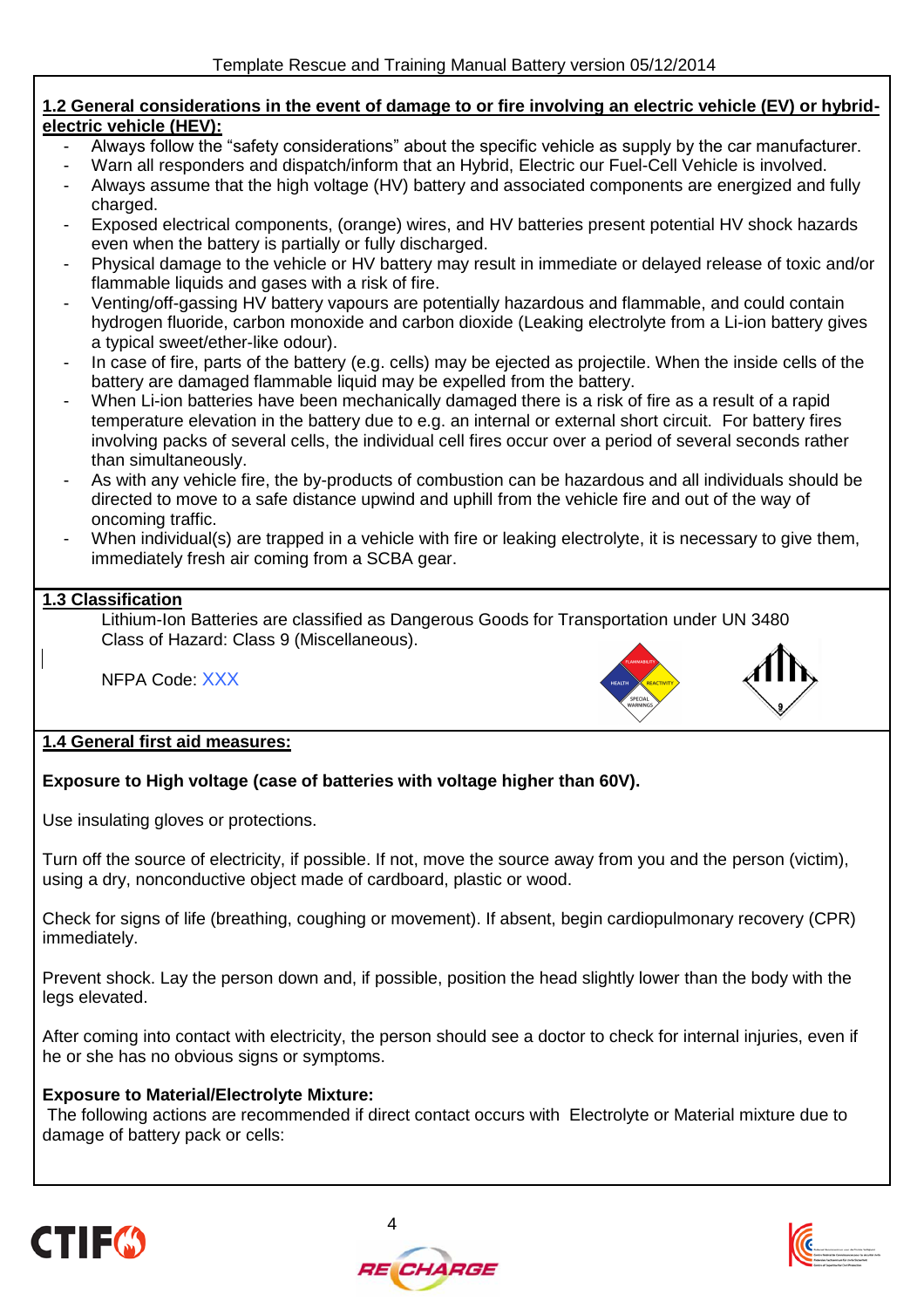|                                   |                                 |                                                                 | Template Rescue and Training Manual Battery version 05/12/2014                                                                                                                                                                                                                                                 |
|-----------------------------------|---------------------------------|-----------------------------------------------------------------|----------------------------------------------------------------------------------------------------------------------------------------------------------------------------------------------------------------------------------------------------------------------------------------------------------------|
| <b>Inhalation</b>                 |                                 | irritation occurs.                                              | Leave area immediately, move to fresh air and seek medical attention if                                                                                                                                                                                                                                        |
| Eye contact                       | ÷                               | immediately.                                                    | Rinse eyes with water for 15-20 minutes and seek medical attention                                                                                                                                                                                                                                             |
| <b>Skin contact</b>               | t                               | irritation occurs.                                              | Wash area thoroughly with soap and water and seek medical attention if                                                                                                                                                                                                                                         |
| Ingestion                         | ÷                               | control centre immediately<br>Always contact medical assistance | Do not give anything by mouth to a victim who is either unconscious or is<br>losing consciousness. If swallowed, rinse mouth with water and have victim<br>spit the wash water out. Repeat. Do NOT induce vomiting. If vomiting<br>occurs naturally, have victim lean forward to avoid aspiration. Call poison |
| 1.5 Content of chemical products: | Total weight battery <b>XXX</b> |                                                                 | The battery contains the following substances (in % by weight of the battery: $\overline{XXX}$ %).                                                                                                                                                                                                             |
| <b>NAME:XXX</b>                   |                                 | <b>UN Nr: XXX</b>                                               | <b>CAS #:XXX</b>                                                                                                                                                                                                                                                                                               |
| <b>NAME:XXX</b>                   |                                 | <b>UN Nr: XXX</b>                                               | <b>CAS #:XXX</b>                                                                                                                                                                                                                                                                                               |
| <b>NAME:XXX</b>                   |                                 | <b>UN Nr: XXX</b>                                               | <b>CAS #:XXX</b>                                                                                                                                                                                                                                                                                               |
| <b>NAME:XXX</b>                   |                                 | <b>UN Nr: XXX</b>                                               | <b>CAS #:XXX</b>                                                                                                                                                                                                                                                                                               |

**NAME:XXX UN Nr: XXX CAS #:XXX**



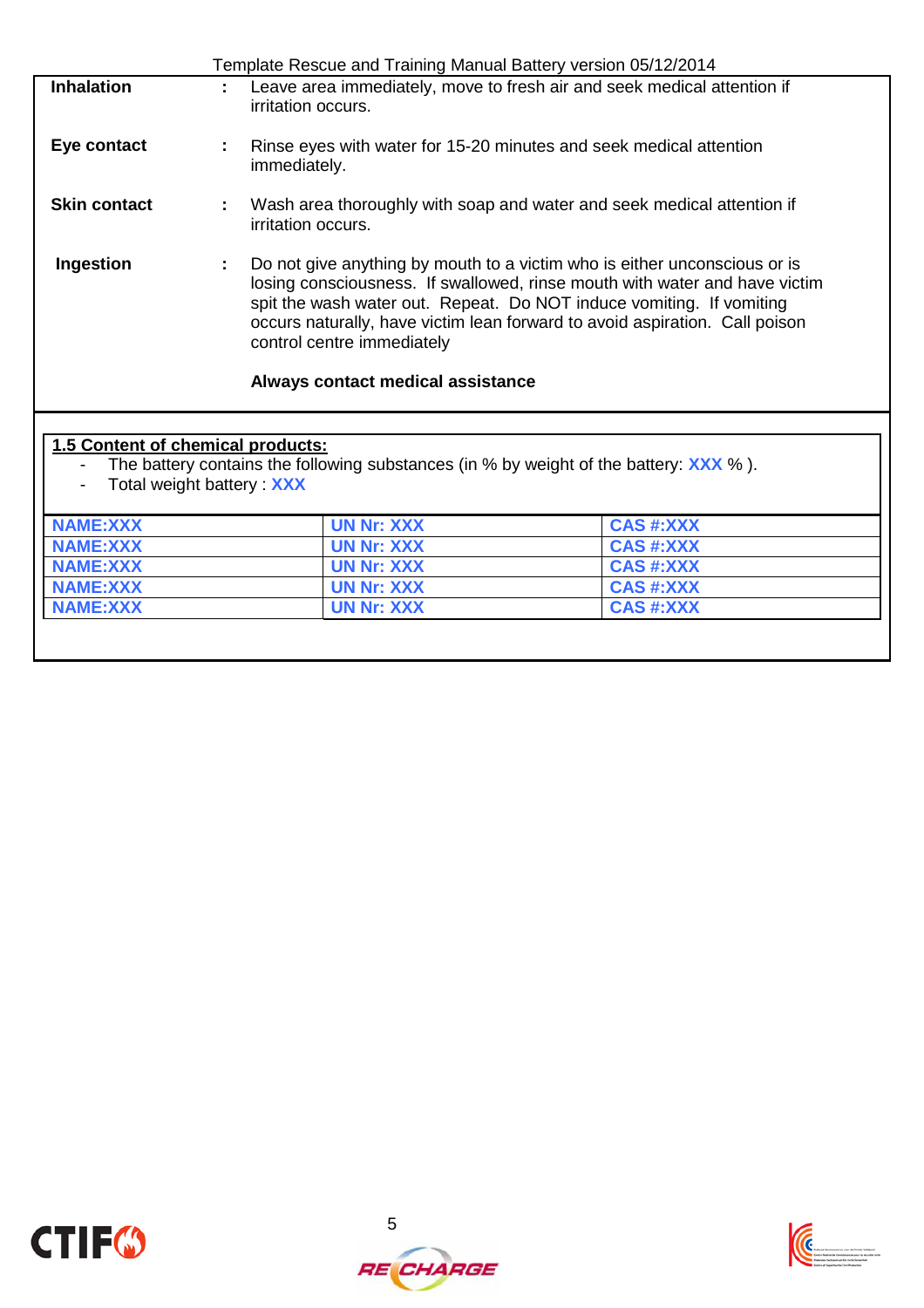# **2. Danger by spills/leaks (absence of fire)**

Under normal conditions of use, the battery does not present any risk of exposure to its content.

| <b>SPILLS</b>             |                                                                                                                                                                                                                                                                                                                                                                                                                                                                                                                                                                                                     |
|---------------------------|-----------------------------------------------------------------------------------------------------------------------------------------------------------------------------------------------------------------------------------------------------------------------------------------------------------------------------------------------------------------------------------------------------------------------------------------------------------------------------------------------------------------------------------------------------------------------------------------------------|
| <b>Specific Attention</b> | 2.1 Inhalation in non-fire situations                                                                                                                                                                                                                                                                                                                                                                                                                                                                                                                                                               |
|                           | The electrolyte used in the Li-ion battery cells contains a volatile flammable organic<br>solvent and a corrosive substance.<br>Inhalation: High vapour concentrations may cause respiratory tract irritation.<br>Eye contact: Eye contact may cause severe irritation and possibly a burning<br>sensation or corneal tissue injury.<br>Skin contact: skin contact may cause irritation. Prolonged contact with<br>electrolyte mixture may result in more severe irritation.<br>Ingestion: swallowing electrolyte mixture may cause gastrointestinal tract burns.<br>May cause nausea and vomiting. |
|                           |                                                                                                                                                                                                                                                                                                                                                                                                                                                                                                                                                                                                     |
| <b>Safety Measures</b>    | 2.2 Recommended Personal Protective Equipment:                                                                                                                                                                                                                                                                                                                                                                                                                                                                                                                                                      |
|                           | Use personal protective equipment. Avoid contact with skin and eyes. Ventilate the<br>area. Position yourself in the wind direction.<br>The information below refers to exposure to the substances contained in the battery.<br>Respiratory track protection<br>Protective mask for acidic vapours or Self Contained Breathing Apparatus (SCBA) or<br>Air-purifying respirator equipped with acid gas cartridge<br>Hand protection                                                                                                                                                                  |
|                           | Neoprene or nitrile gloves (EN 374) or equivalent.                                                                                                                                                                                                                                                                                                                                                                                                                                                                                                                                                  |
|                           | Eye protection<br>Safety glasses with side-shields conforming to EN166, or face shield equivalent.                                                                                                                                                                                                                                                                                                                                                                                                                                                                                                  |
|                           | Skin and body protection<br>Boots, apron, long sleeved clothing.                                                                                                                                                                                                                                                                                                                                                                                                                                                                                                                                    |
|                           | Absorption/neutralisation see chapter 4: Environmental aspects                                                                                                                                                                                                                                                                                                                                                                                                                                                                                                                                      |







**RE CHARGE**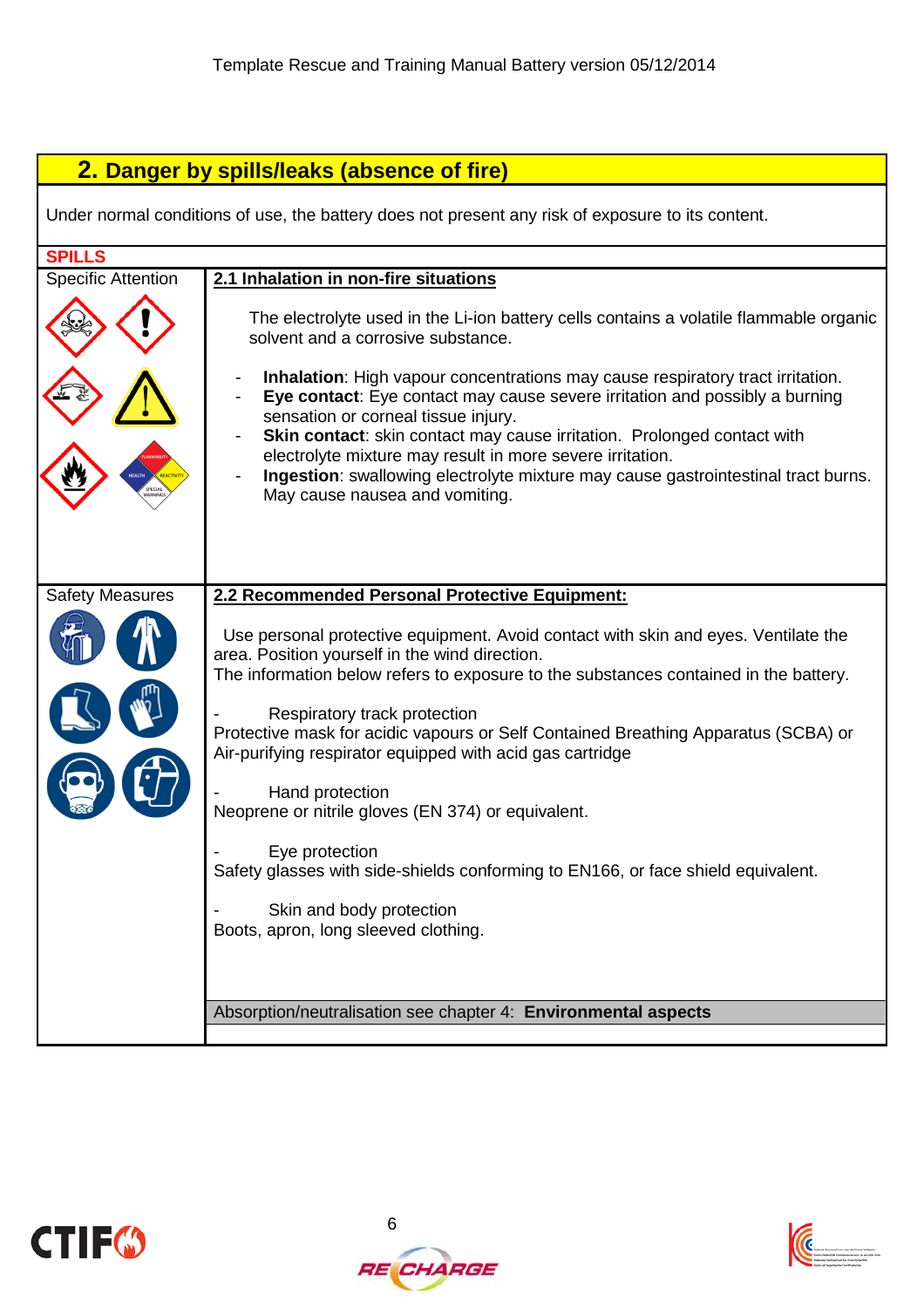# **3. Hazards Associated with a Lithium-Ion Battery Fire**

## **Under normal conditions of use the battery does not present any risk of exposure to its content.**

| <b>FIRE</b>                   |                                                                                                                                                                                                                                                                                                                                                                                                                                                                                             |
|-------------------------------|---------------------------------------------------------------------------------------------------------------------------------------------------------------------------------------------------------------------------------------------------------------------------------------------------------------------------------------------------------------------------------------------------------------------------------------------------------------------------------------------|
| <b>Specific Attention</b>     | If you detect leaking fluids, sparks, smoke, flames, increased temperature,<br>gurgling or bubbling sounds from the $HV$ battery compartment, assume there is a<br>battery fire and ventilate the passenger area (roll down windows or open doors).<br>3.1 Fire in the HV Battery Assembly<br>Be alert. There is a potential for delayed fire with damaged lithium-ion batteries.<br>When the inside cells of the battery are damaged flammable liquid may be<br>expelled from the battery, |
|                               | The battery contains a combustible organic solvent.<br>When one cell ignites there is a risk a propagation of the fire to neighbour cells<br>(Thermal runaway).<br>Parts of the battery(e.g. cells) may be ejected as projectile.                                                                                                                                                                                                                                                           |
|                               | 3.2 Inhalation in Fire Situations<br>Hazardous gases are given off as by-products of combustion.<br>Vapour emitted in case of a fire contains CO, CO2 and hazardous fluorinated<br>substances!<br>May rupture or explode in a fire, which could release hydrogen, hydrogen<br>fluoride, carbon monoxide, carbon dioxide, aldehydes, and short chain<br>hydrocarbons.                                                                                                                        |
| <b>Safety Measures</b>        | Keep distance from the vehicle and evacuate people upwind from the immediate<br>area.                                                                                                                                                                                                                                                                                                                                                                                                       |
|                               | Keep any person not involved in the rescue, 15 meters away from the fire zone,                                                                                                                                                                                                                                                                                                                                                                                                              |
|                               | 3.3 Recommended Personal Protective Equipment:                                                                                                                                                                                                                                                                                                                                                                                                                                              |
|                               | Wear always full Personal Protective Equipment suitable for organic solvents and<br>Self-Contained Breathing Apparatus (SCBA).                                                                                                                                                                                                                                                                                                                                                              |
| Extinguish<br><b>Measures</b> | To avoid serious injury or death from severe burns or electric shock, never<br>breach or remove the high voltage battery assembly cover under any<br>circumstance.                                                                                                                                                                                                                                                                                                                          |
|                               | 3.3 Extinguish Fire                                                                                                                                                                                                                                                                                                                                                                                                                                                                         |
|                               | 1 <sup>st</sup> Objective<br>In case of a large fire cool down the battery with an overflow of water with in<br>order to reduce the temperature of the battery.                                                                                                                                                                                                                                                                                                                             |
|                               | 2 <sup>nd</sup> Objective:<br>Shutting off the oxygen supply to the fire: using if possible (dry) sand or other<br>suitable mineral agent.                                                                                                                                                                                                                                                                                                                                                  |





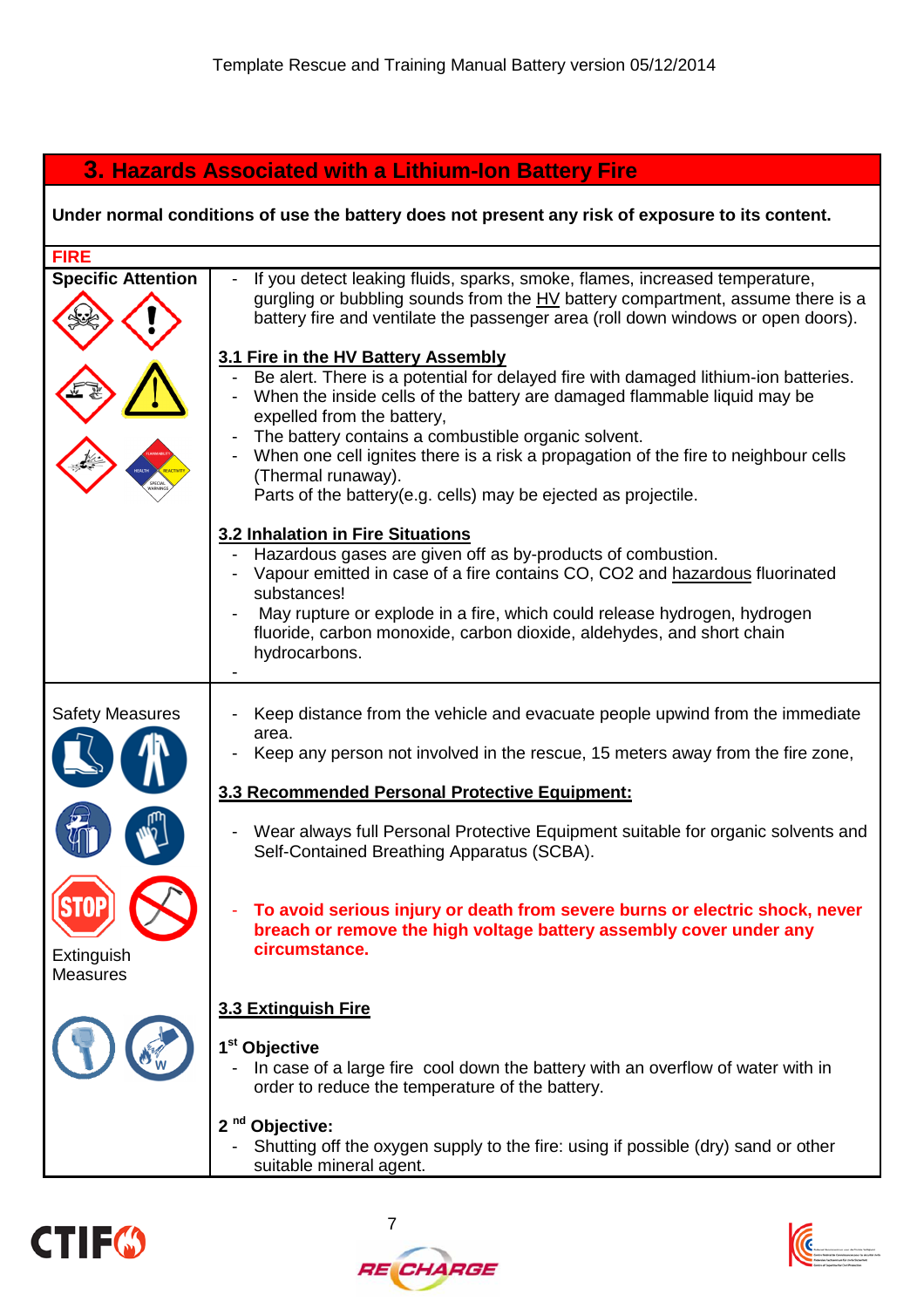





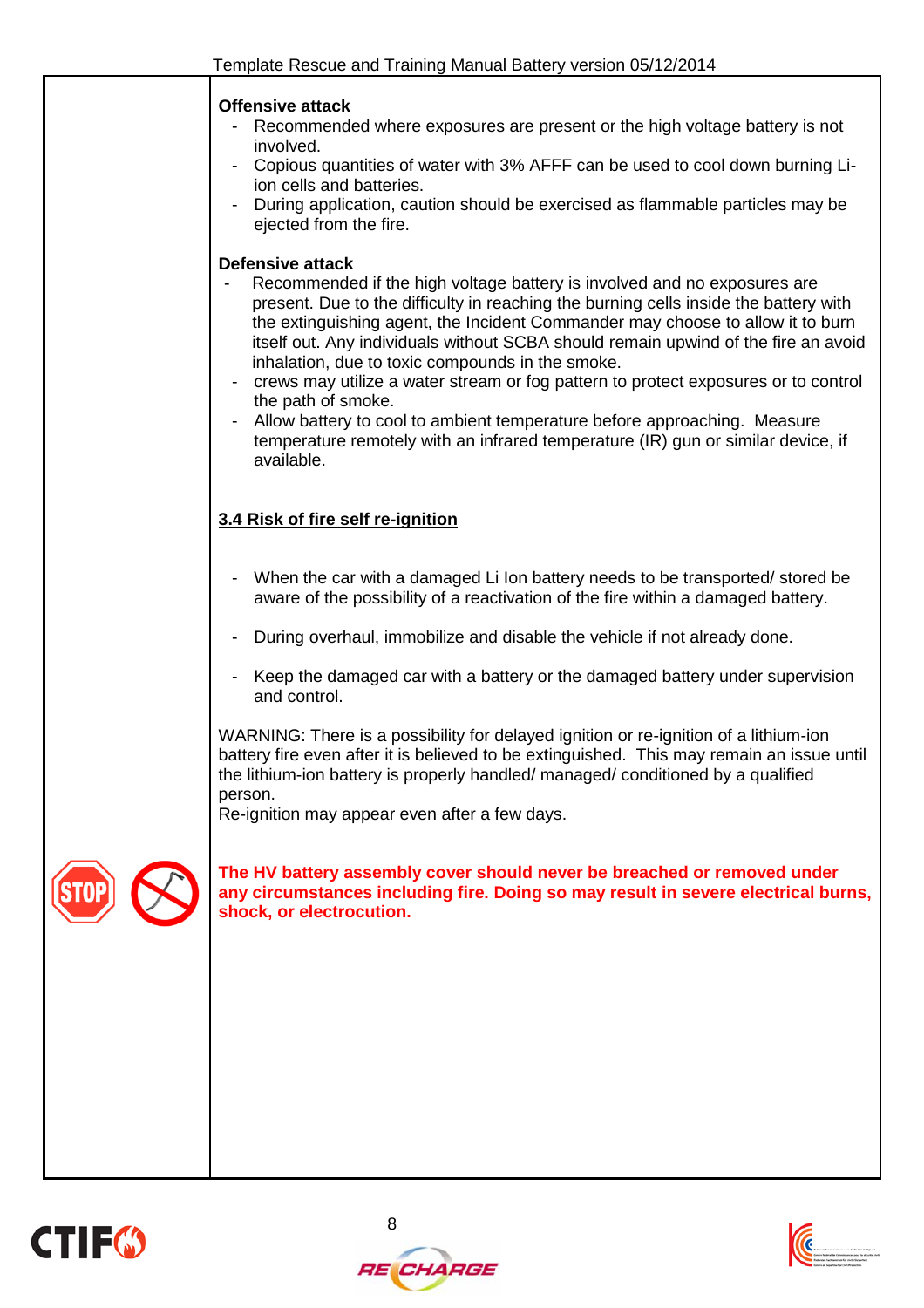|                           | 4. Environmental Aspects                                                                                                                                                                                                                                                                                                                                                                                                                                                                                                                                                                                                                                                         |
|---------------------------|----------------------------------------------------------------------------------------------------------------------------------------------------------------------------------------------------------------------------------------------------------------------------------------------------------------------------------------------------------------------------------------------------------------------------------------------------------------------------------------------------------------------------------------------------------------------------------------------------------------------------------------------------------------------------------|
| <b>IN ALL CASES</b>       |                                                                                                                                                                                                                                                                                                                                                                                                                                                                                                                                                                                                                                                                                  |
| <b>Specific Attention</b> | 4.1 Absorbent materials.<br>To confine the spillage of liquids and the fire: use dry materials such as sand or<br>mineral absorbing agents.<br>Cleanup all spills/leaks immediately using an absorbent material such as<br>vermiculite or dry sand. Neutralization is not necessary.<br>Collect all contaminated absorbent material in a designated approved plastic waste<br>container (non-conductive).<br>In case of abundant use of water, care should be taken to confine and neutralise<br>the water outflow.<br>After intervention, rinse the affected areas with water adequately.                                                                                       |
|                           | 4.2 Recommended Personal Protective Equipment:                                                                                                                                                                                                                                                                                                                                                                                                                                                                                                                                                                                                                                   |
| <b>Safety Measures</b>    | Handle Li- ion spills using the following personal protective equipment (PPE)<br>Safety glasses or face shield<br>Chemical resistant neoprene or nitrile gloves<br>Protective apron or coveralls<br>Protective mask for acidic vapours or SCBA.<br>Perform gross decontamination by removing affected clothing. Wash skin with water<br>and soap.<br><b>4.2 Treatment of Waste Water</b><br>Confine the effluent or the contaminated material and collect it as hazardous waste<br>(water) for appropriate treatment.<br>Pick up and transfer to properly labelled containers.<br>Dispose of in accordance with local waste management legislation and emissions<br>regulations. |





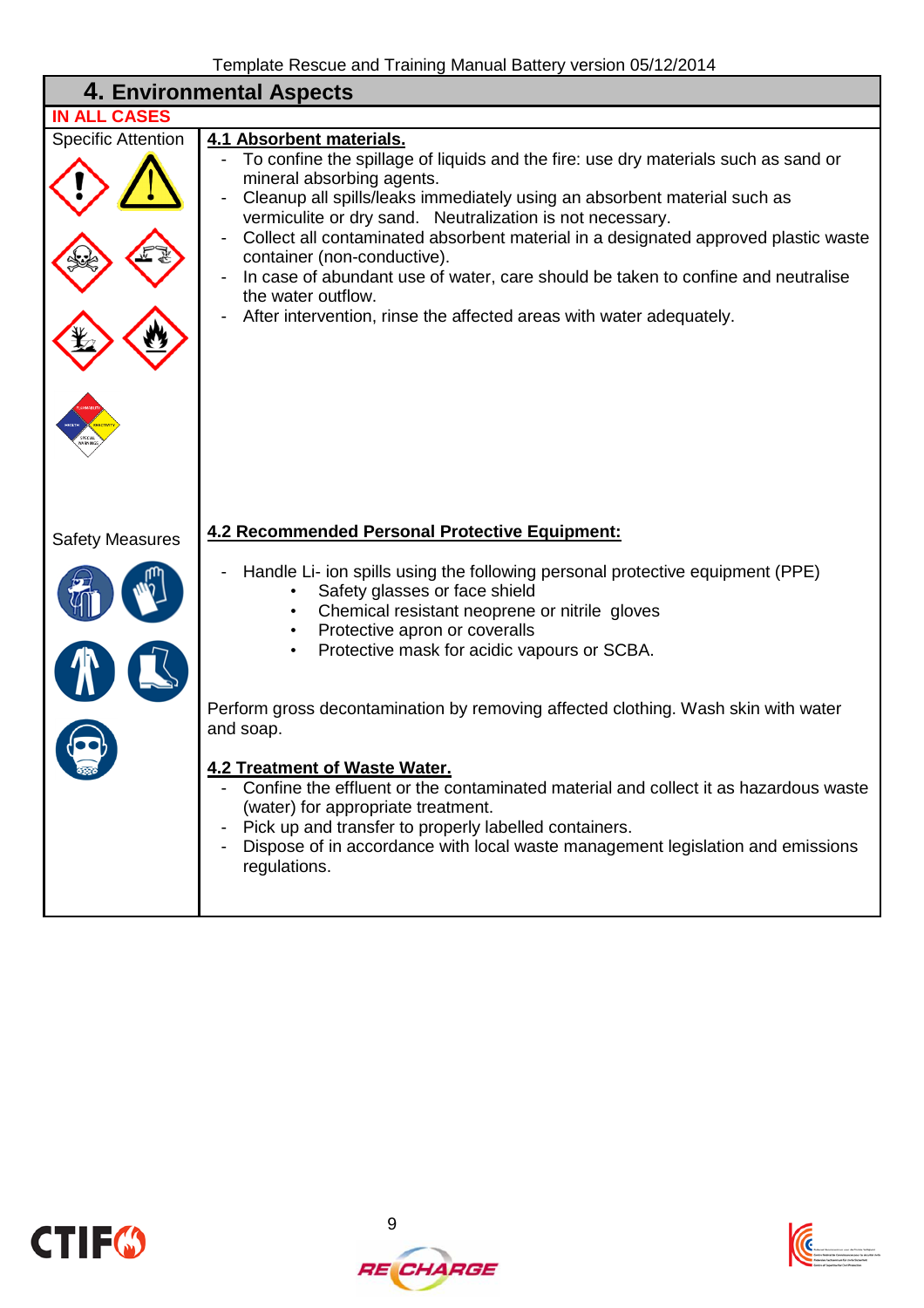## **5. Specific requirements for packaging, storage and transportation of damaged Lithium-Ion batteries.**

Safety Measures During Storage and Transport

#### **6.1 When the battery is left in the car.**

Damage to the high voltage battery or high voltage system can create a risk of electric shock, overheating, or fire.

If the vehicle is damaged from a moderate to severe crash, flood, fire, or other event, the vehicle should be inspected as soon as possible. Until the vehicle has been inspected, store it outside at least (15m) 50 feet from any structure or anything that can burn. Ventilate the vehicle by opening a window or a door.

Contact **XXX** as soon as possible to determine whether an inspection is needed.

#### **6.2 When the battery has been removed from the car**

6.2.1 Recommended Personal Protective Equipment:

- Safety glasses or face shield
- Chemical resistant neoprene or nitrile gloves
- Protective apron or coveralls
- Protective mask for acidic vapours or SCBA.

#### 6.1.2 Other requirements

- Place and store the battery in a remote area, 15 meters (50 feet) away from a building where there are human activities. If possible, store on a floor made of concrete.
	- Before being offered for transport, the cells or batteries shall be inspected by a qualified person to determine if the batteries are damaged. Damaged batteries may include, but are not limited to:
		- Cells or batteries identified as being defective for safety reasons;
		- Cells or batteries that have leaked or vented:
		- Cells or batteries that cannot be diagnosed prior to transport; or
		- Cells or batteries that have sustained physical or mechanical damage.
- Damaged or defective batteries can only be transported according to the UN Regulation for the transport of dangerous goods (UN 3480).
- Only trained persons are allowed to offer a damaged or defective battery for transport.
- Alternatively place the battery in a metal container,
	- Fill the container to the top with a non-combustible and non-conductive thermal insulation material (sand, vermiculite, glass, mineral agent…)
	- Store the container with the battery in a safe place for several days.

**Remark:** Trained personnel (for fire) should always accompany the transport of the damaged vehicle/battery to the safe place.



..



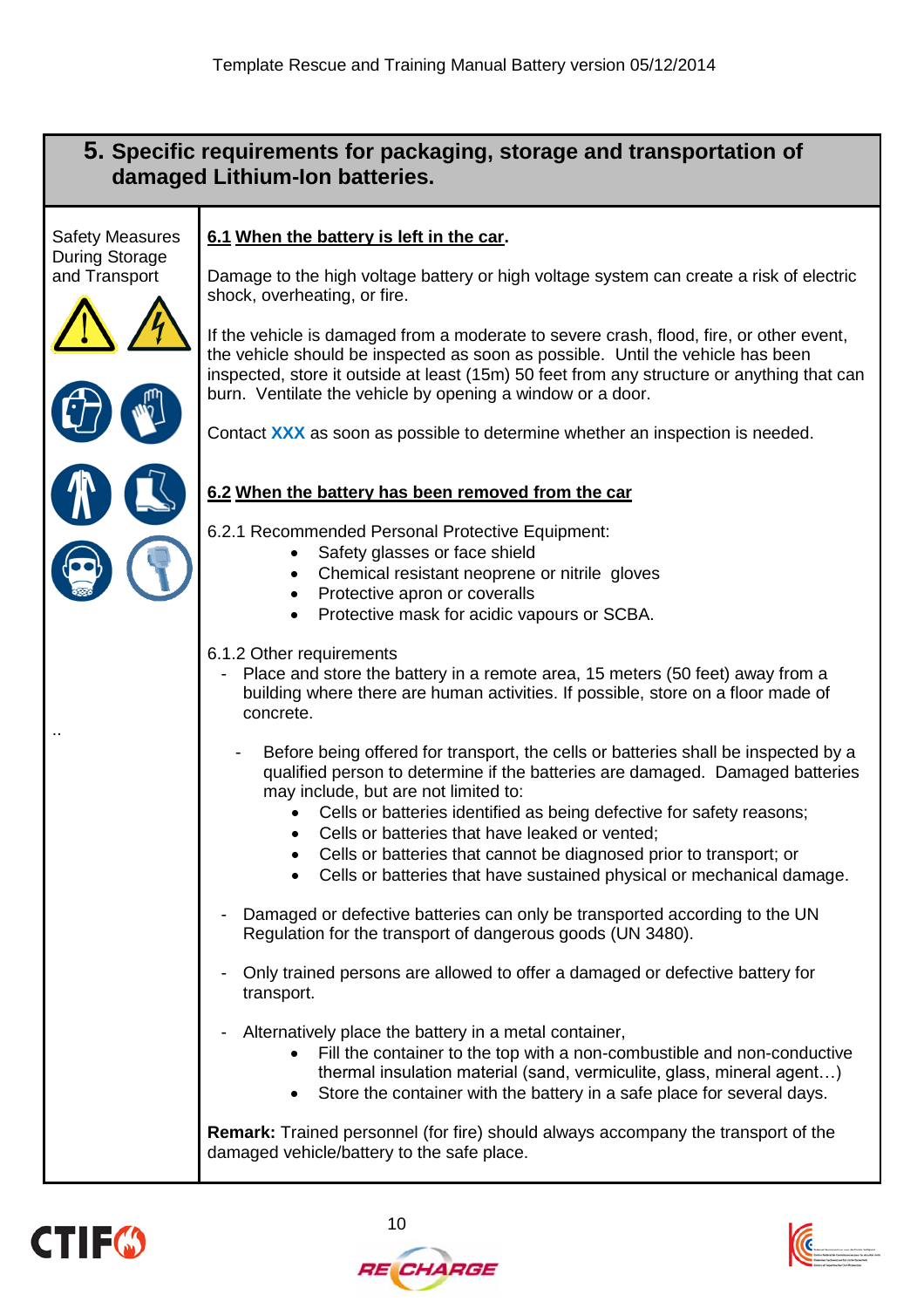#### **Author: XXX Sources:** *XXX*

#### *Following text may never be deleted!*

This template is developed as an "example of good practice" in cooperation with RECHARGE and CTIF This document is not legally binding. It is prepared with the best information available to the authors at the time of its preparation. The information contained in this template rescue and training manual may be updated without notice.

The information on this template must be further filled in (XXX) and specific adapted to the type of battery by the car manufacturer! The information in the template has to be approved by the car manufacturer before distribution of this specific document. The manufacturer is always the final author of the "filled in training and rescue manual" and it relays always under his responsibility.

This template is built for fire fighters/rescue workers/towing and maintenance, **as free information source** at the scene and after. Also usable for training purposes.

Misuse of this document, containing specialized and lifesaving information, in any form or shape is punishable by law.

All rights reserved, Copyright protected. ©





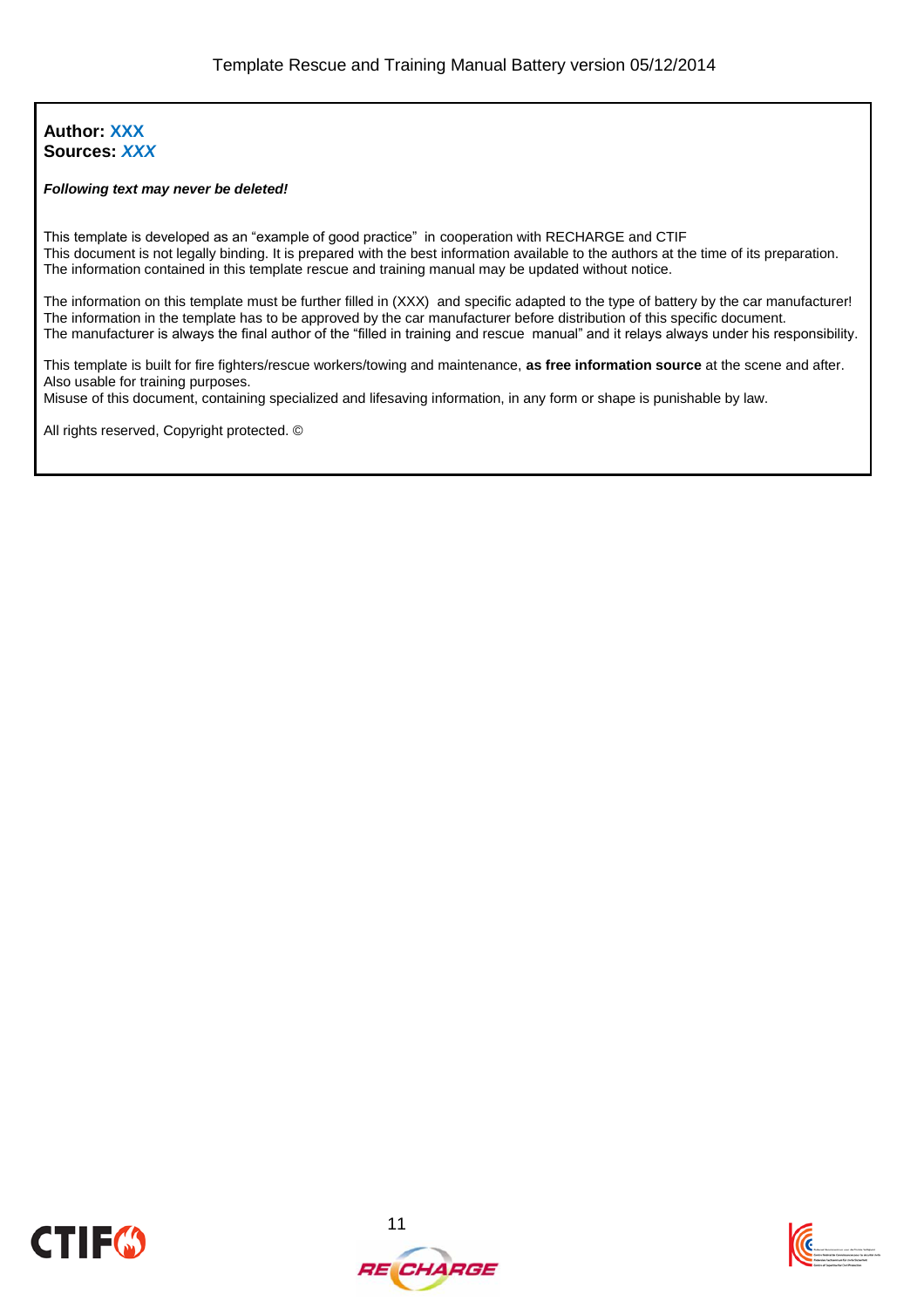| <b>Used Symbols</b>         |                                   |
|-----------------------------|-----------------------------------|
|                             | Use water to extinguish           |
|                             | Do not break open                 |
|                             | <b>Use heat Camera</b>            |
|                             | Danger electricity/electric shock |
|                             | Wear safety boots                 |
|                             | Wear safety gloves                |
| $\left( \mathcal{R}\right)$ | Wear protective clothing          |
| 0                           | Wear face shield                  |
|                             | Wear protective mask              |



 $\Gamma$ 



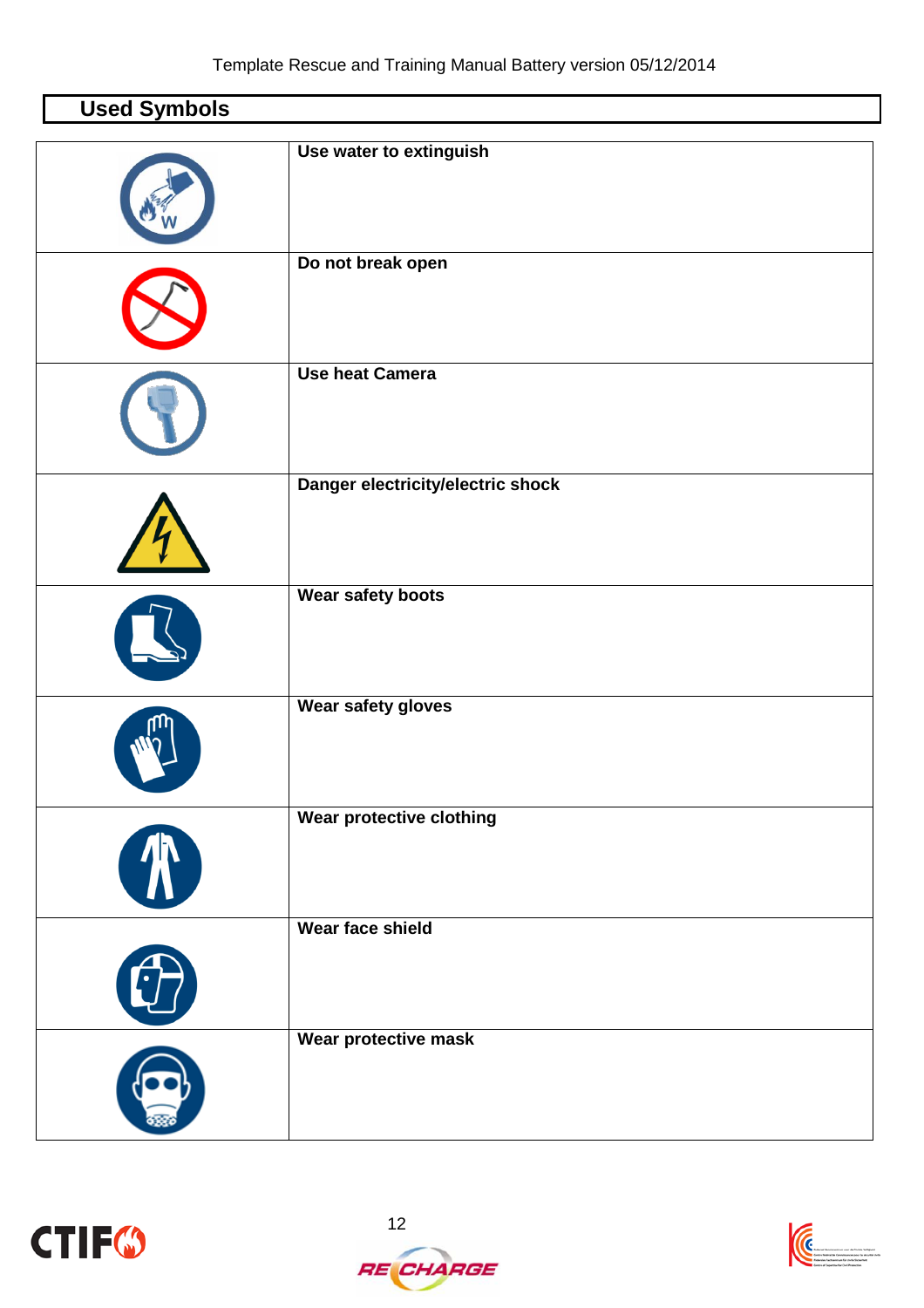|                                        | Wear breathing apparatus                                          |
|----------------------------------------|-------------------------------------------------------------------|
|                                        | <b>Disassembly only allowed</b><br>by qualified persons           |
| <b>HEALTH</b><br>REACTIVITY<br>SPECIAL | <b>NFPA 704 Hazard Identification System</b><br>(To be filled in) |
|                                        | <b>Explosive</b>                                                  |
|                                        | <b>Flammable</b>                                                  |
|                                        | <b>Corrosives</b>                                                 |
|                                        | <b>Caution harmful</b>                                            |
|                                        | <b>Acute toxicity</b>                                             |
|                                        | <b>Environmental hazard</b>                                       |



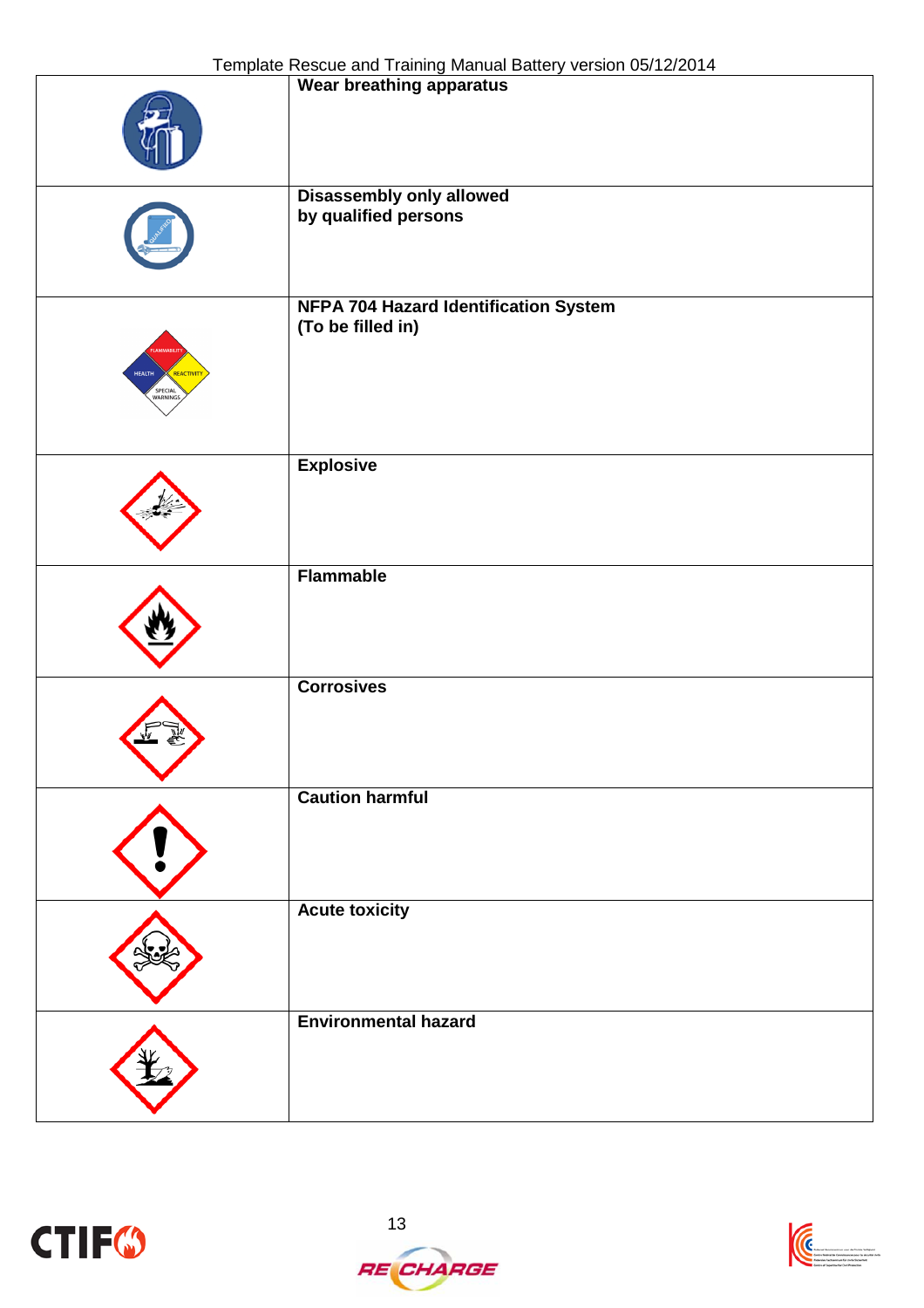|       | <b>Femplate Rescue and Training Manual Dattery Version Co/TZ/Z014</b>                                                        |
|-------|------------------------------------------------------------------------------------------------------------------------------|
|       | <b>General warning</b>                                                                                                       |
|       | Indication of life threatening situation!<br>Not acting on provided information can lead to life threatening<br>consequences |
|       | <b>ADR Class 9 (Miscellaneous)</b>                                                                                           |
| - ION | Lithium ion battery, high voltage                                                                                            |

| <b>DRIVE LINE SIGNS</b> |                                                                                                                                        |
|-------------------------|----------------------------------------------------------------------------------------------------------------------------------------|
|                         |                                                                                                                                        |
|                         |                                                                                                                                        |
|                         | Hybrid Electric Vehicle: hybrid vehicle with 2 driving mechanisms: liquid                                                              |
|                         | fuel (e.g. Diesel) and electric.                                                                                                       |
|                         | Symbol description:                                                                                                                    |
|                         | Fuel pump with                                                                                                                         |
|                         | 1 flame = flammable liquid.                                                                                                            |
|                         | High voltage symbol.                                                                                                                   |
|                         | Colors:                                                                                                                                |
|                         | Orange R/G/B: 255/165/0                                                                                                                |
|                         | Grey R/G/B: 127/127/127                                                                                                                |
|                         | <b>Black</b>                                                                                                                           |
|                         | Text: Arial rounded MT Bold                                                                                                            |
|                         | Plug In Hybrid Electric Vehicle: hybrid vehicle with 2 driving<br>mechanisms: liquid fuel (e.g. Diesel) and electric. Also power grid- |
|                         | connector to recharge battery.                                                                                                         |
|                         |                                                                                                                                        |
|                         | Symbol description:                                                                                                                    |
|                         | Fuel pump with                                                                                                                         |
| <b>PHEV</b>             | 1 flame = flammable liquid.                                                                                                            |
|                         | High voltage/plug in symbol                                                                                                            |
|                         | Colors:                                                                                                                                |
|                         | Orange R/G/B: 255/165/0                                                                                                                |
|                         | Grey R/G/B: 127/127/127                                                                                                                |
|                         | <b>Black</b>                                                                                                                           |
|                         | Text: Arial rounded MT Bold                                                                                                            |